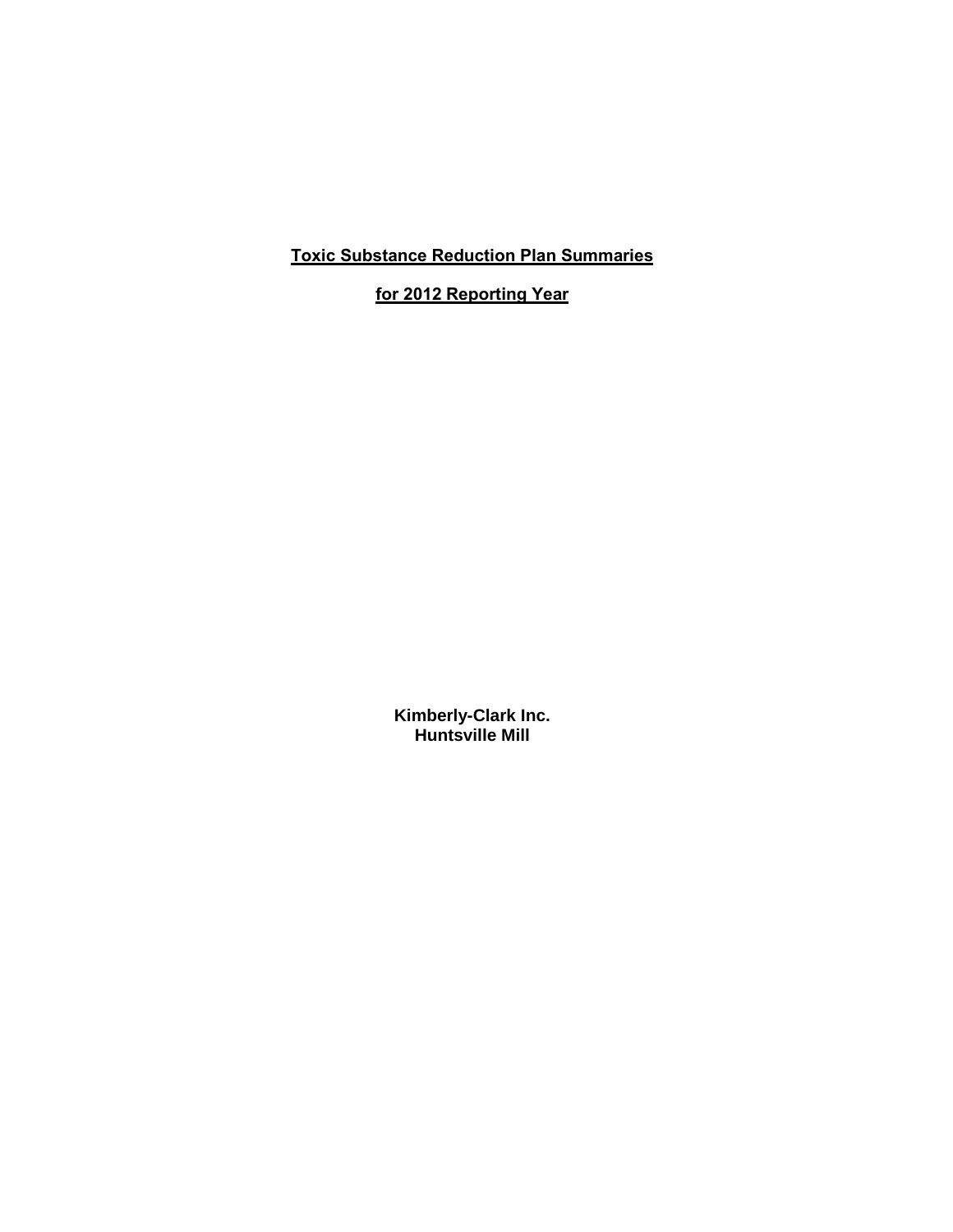#### **Basic Facility Information**

| <b>Legal Name of Company</b>                                          | Kimberly-Clark Inc.                                                                                    |
|-----------------------------------------------------------------------|--------------------------------------------------------------------------------------------------------|
| <b>Company Street Address/Mailing Address</b>                         | 570 Ravenscliffe Road, Huntsville, Ontario, P1H2A1                                                     |
| <b>Company Business Number</b>                                        | 897349536                                                                                              |
| <b>Facility Street Address/Mailing Address</b>                        | 570 Ravenscliffe Road, Huntsville, Ontario, P1H2A1                                                     |
| <b>NPRI Identification Number</b>                                     | 2917                                                                                                   |
| <b>Reg. 127 Reporting ID Number</b>                                   | Not applicable                                                                                         |
| <b>Number of Full-Time Employees</b>                                  | 200                                                                                                    |
| <b>NAICS codes</b><br>2 Digit<br>4 Digit<br>6 Digit<br>$\bullet$      | 32<br>3221<br>322121                                                                                   |
| <b>Spatial Co-ordinates of Facility</b><br>(UTM within a NAD83 Datum) | 637666.23 m E, 5022967.00 m N                                                                          |
| <b>Public Contact Person</b>                                          | Jeff Gilbert, Business Analyst and Environmental Compliance<br>Co-ordinator, Telephone: (705) 788-5213 |

#### **Toxic Substances Present**

| <b>List of Toxic Substances Present at Facility</b> | <b>CAS Registry Number</b> |
|-----------------------------------------------------|----------------------------|
| $PM10 - Particulate Matter \leq 10$ Microns         | NA - M09                   |
| <b>PM2.5 - Particulate Matter &lt;= 2.5 Microns</b> | NA - M10                   |

#### **Planner Information**

This Toxic Substance Reduction (TSR) Plans were certified by Ms. Danielle Arsenault of AECOM, a licensed Toxic Substance Reduction Planner. Reduction option recommendations for each TSR Plan were also provided by Ms. Arsenault, in consultation with Kimberly-Clark. Ms. Arsenault's license information is provided below.

| <b>Name</b>           | Danielle Arsenault |
|-----------------------|--------------------|
| Company               | <b>AECOM</b>       |
| <b>License Number</b> | TSRP0289           |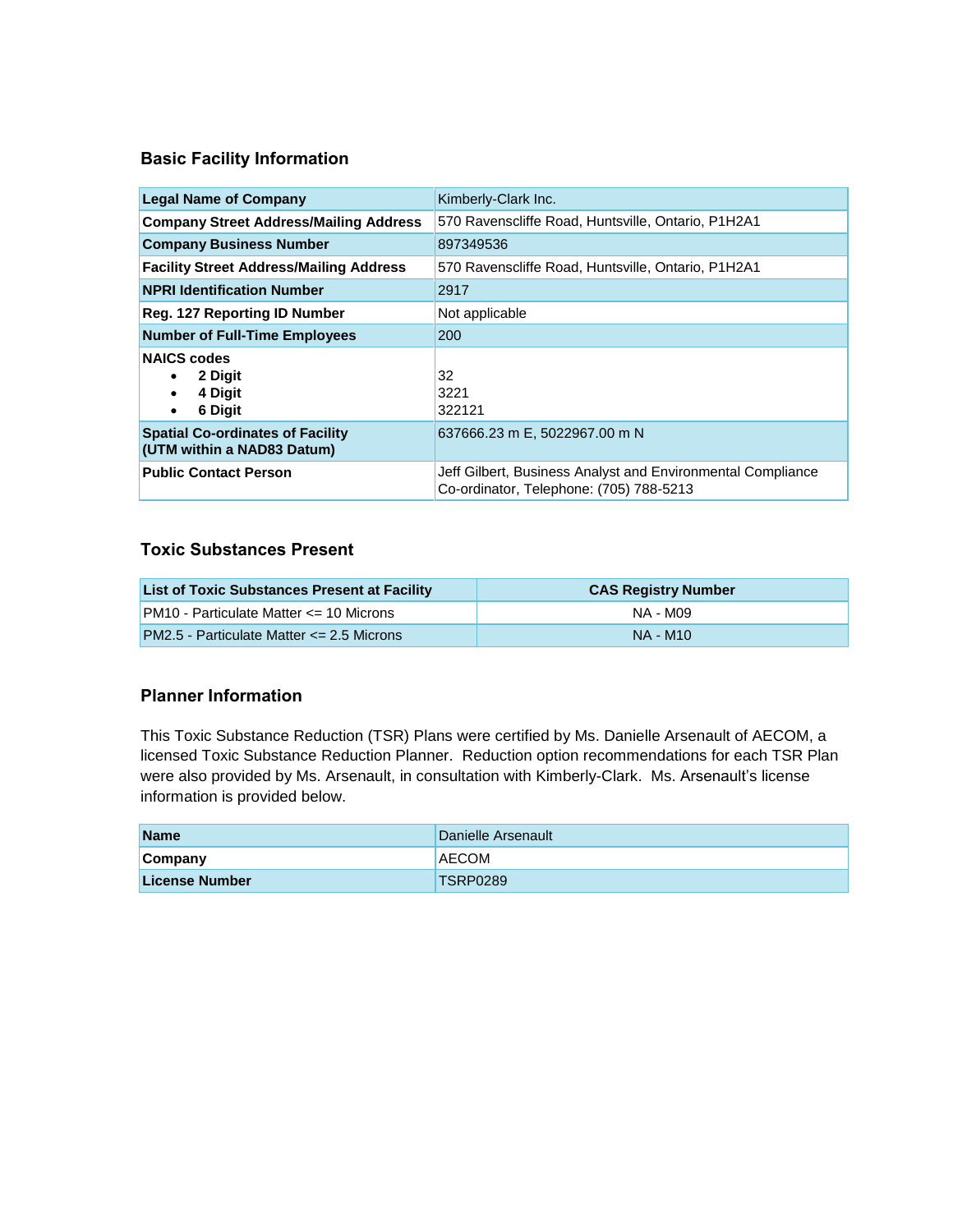### **PM10 - Particulate Matter <= 10 Microns, CAS No. NA - M09**

#### **Statement of Intent**

Kimberly-Clark Inc. (Kimberly-Clark) is firmly committed to complying with all Federal and Provincial Regulations and mitigating and reducing its impact on the environment through continual improvement. Kimberly-Clark has adopted the following mandate to promote sustainability within its operations and has established reduction targets related to the use of wood fibers, water, waste and energy:

*Our mission to provide essentials for a better life is inseparable from our commitment to protect the environment. It's been our way for 140 years, and it is our priority going forward.*

The Kimberly-Clark Huntsville Mill continually looks for ways of reducing impacts on the environment through its lean philosophy. This includes energy consumption, waste generation, water use, resource and chemical use, and the resulting air emissions and release of PM10 and other substances. At this time, no viable reduction options were identified due to reduction measures already in place and production considerations.

## **Objective of Plan**

Kimberly-Clark endeavors to reduce its PM10 emissions and other fugitive emissions in order to mitigate potential impacts on the environment.

## **Description of PM10 Creation at Facility**

PM10 is incidentally created as a by-product from the Facility's combustion equipment and the activities performed on-site at the Facility such as preparation, sheet formation, pressing, drying and creping, and winding.

## **Toxic Reduction Options**

The Facility reviewed and considered potential options in each of the seven (7) reduction options categories. No technically feasible or economically viable options were identified.

## **Implementation Plan**

Since no options were identified for implementation, a timeline was not prepared.

## **Plan Summary**

This plan summary accurately reflects the contents of the Facility's Toxic Substance Reduction Plan that was prepared by AECOM for PM10, dated December 20, 2013 and revised as Version 1, on February 3, 2014.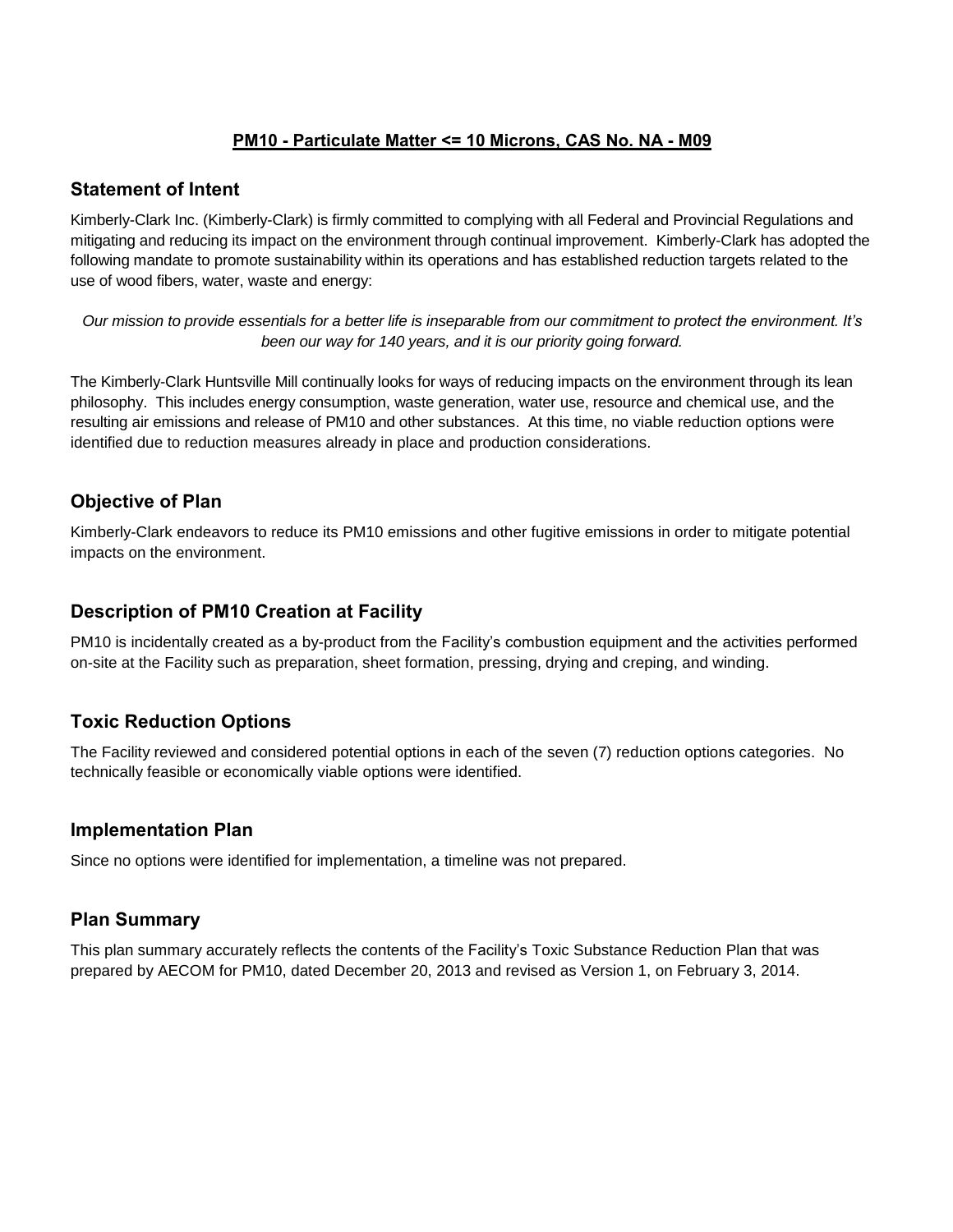# **PM10 - Particulate Matter <= 10 Microns, CAS No. NA - M09**

| <b>2012 Toxic Substance Accounting</b>                                                                             |                 |  |  |
|--------------------------------------------------------------------------------------------------------------------|-----------------|--|--|
| on a Facility Wide Basis                                                                                           |                 |  |  |
| Amount of substance that entered the Facility as the substance itself<br>or as a constituent of another substance: | 0 tonnes        |  |  |
| Amount of substance that was created at the Facility:                                                              | >1 to 10 tonnes |  |  |
| Amount of substance that was contained in product:                                                                 | 0 tonnes        |  |  |

On-site releases from the Facility to: air, water, land, on-site and off-site disposal, off-site recycling (if applicable) can be viewed by searching for this facility at *<http://www.ec.gc.ca/inrp-npri/>*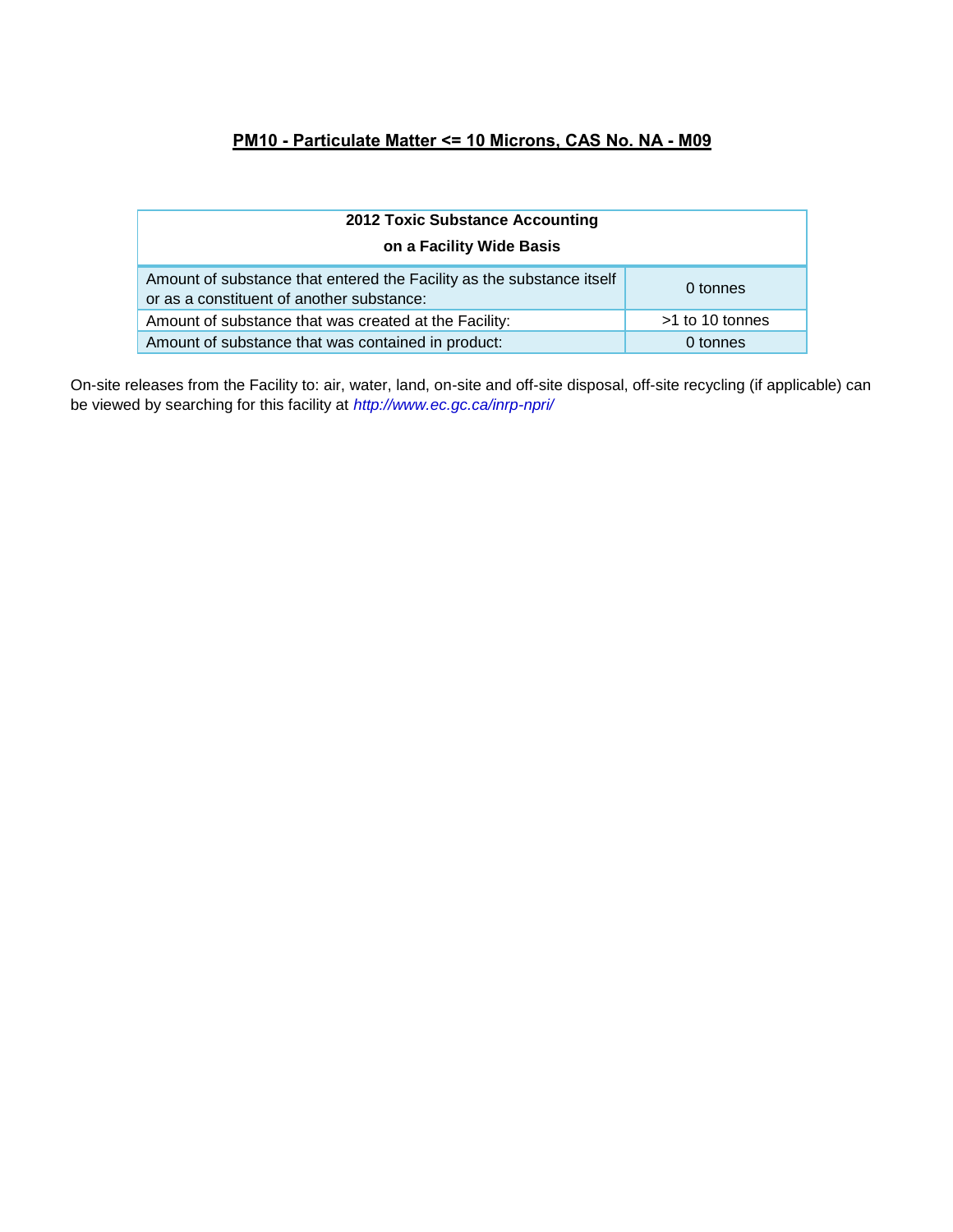## **PM2.5 - Particulate Matter <= 2.5 Microns, CAS No. NA – M10**

#### **Statement of Intent**

Kimberly-Clark Inc. (Kimberly-Clark) is firmly committed to complying with all Federal and Provincial Regulations and mitigating and reducing its impact on the environment through continual improvement. Kimberly-Clark has adopted the following mandate to promote sustainability within its operations and has established reduction targets related to the use of wood fibers, water, waste and energy:

*Our mission to provide essentials for a better life is inseparable from our commitment to protect the environment. It's been our way for 140 years, and it is our priority going forward.*

The Kimberly-Clark Huntsville Mill continually looks for ways of reducing impacts on the environment through its lean philosophy. This includes energy consumption, waste generation, water use, resource and chemical use, and the resulting air emissions and release of PM2.5 and other substances. At this time, no viable reduction options were identified due to reduction measures already in place and production considerations.

## **Objective of Plan**

Kimberly-Clark endeavors to reduce its PM2.5 emissions and other fugitive emissions in order to mitigate potential impacts on the environment.

## **Description of PM2.5 Creation at Facility**

PM2.5 is incidentally created as a by-product from the Facility's combustion equipment and the activities performed on-site at the Facility such as preparation, sheet formation, pressing, drying and creping, and winding.

## **Toxic Reduction Options**

The Facility reviewed and considered potential options in each of the seven (7) reduction options categories. No technically feasible or economically viable options were identified.

## **Implementation Plan**

Since no options were identified for implementation, a timeline was not prepared.

## **Plan Summary**

This plan summary accurately reflects the contents of the Facility's Toxic Substance Reduction Plan that was prepared by AECOM for PM2.5, dated December 20, 2013 and revised as Version 1, on February 3, 2014.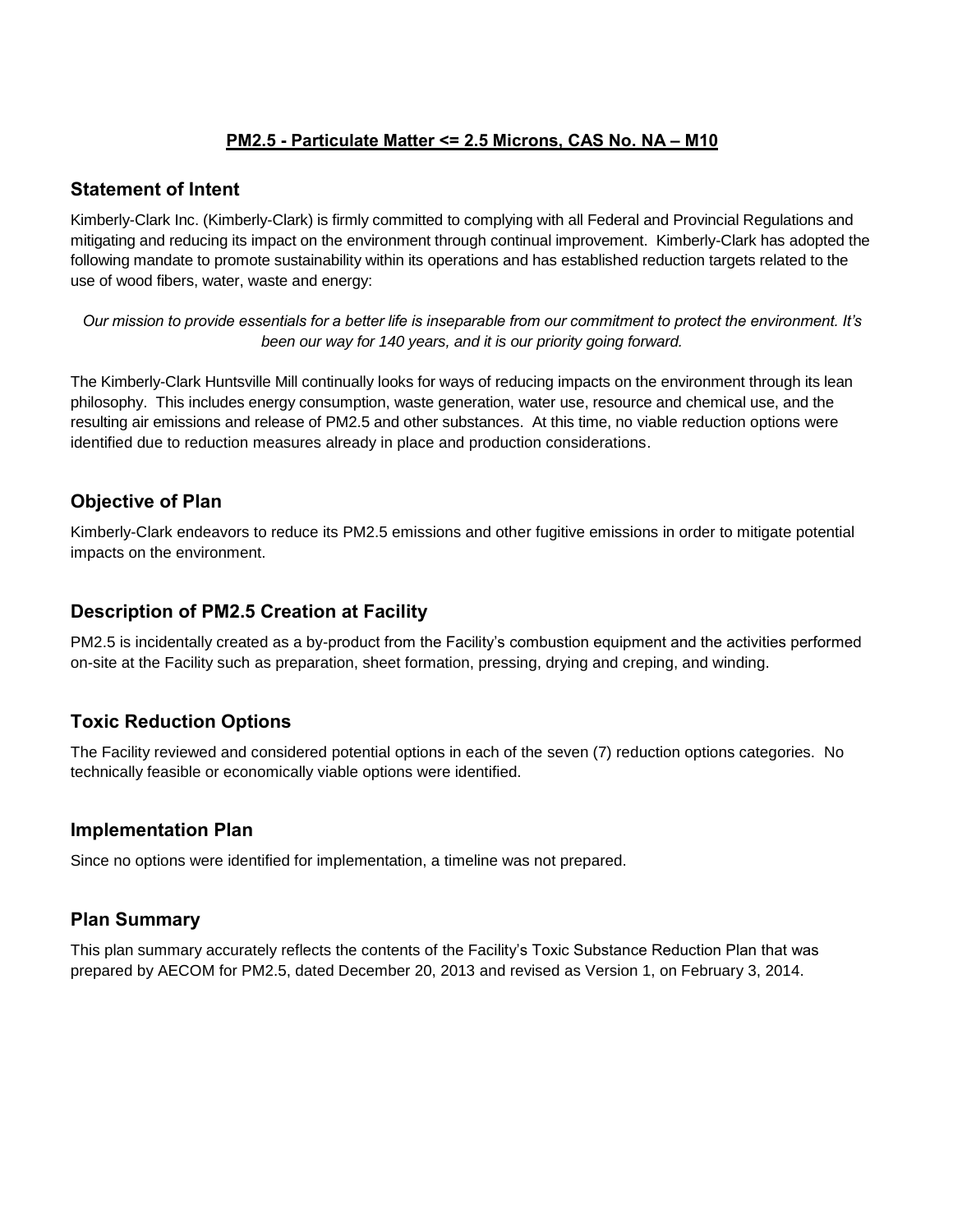# **PM2.5 - Particulate Matter <= 2.5 Microns, CAS No. NA – M10**

| <b>2012 Toxic Substance Accounting</b>                                                                             |                 |  |  |
|--------------------------------------------------------------------------------------------------------------------|-----------------|--|--|
| on a Facility Wide Basis                                                                                           |                 |  |  |
| Amount of substance that entered the Facility as the substance itself<br>or as a constituent of another substance: | 0 tonnes        |  |  |
| Amount of substance that was created at the Facility:                                                              | >1 to 10 tonnes |  |  |
| Amount of substance that was contained in product:                                                                 | 0 tonnes        |  |  |

On-site releases from the Facility to: air, water, land, on-site and off-site disposal, off-site recycling (if applicable) can be viewed by searching for this facility at *<http://www.ec.gc.ca/inrp-npri/>*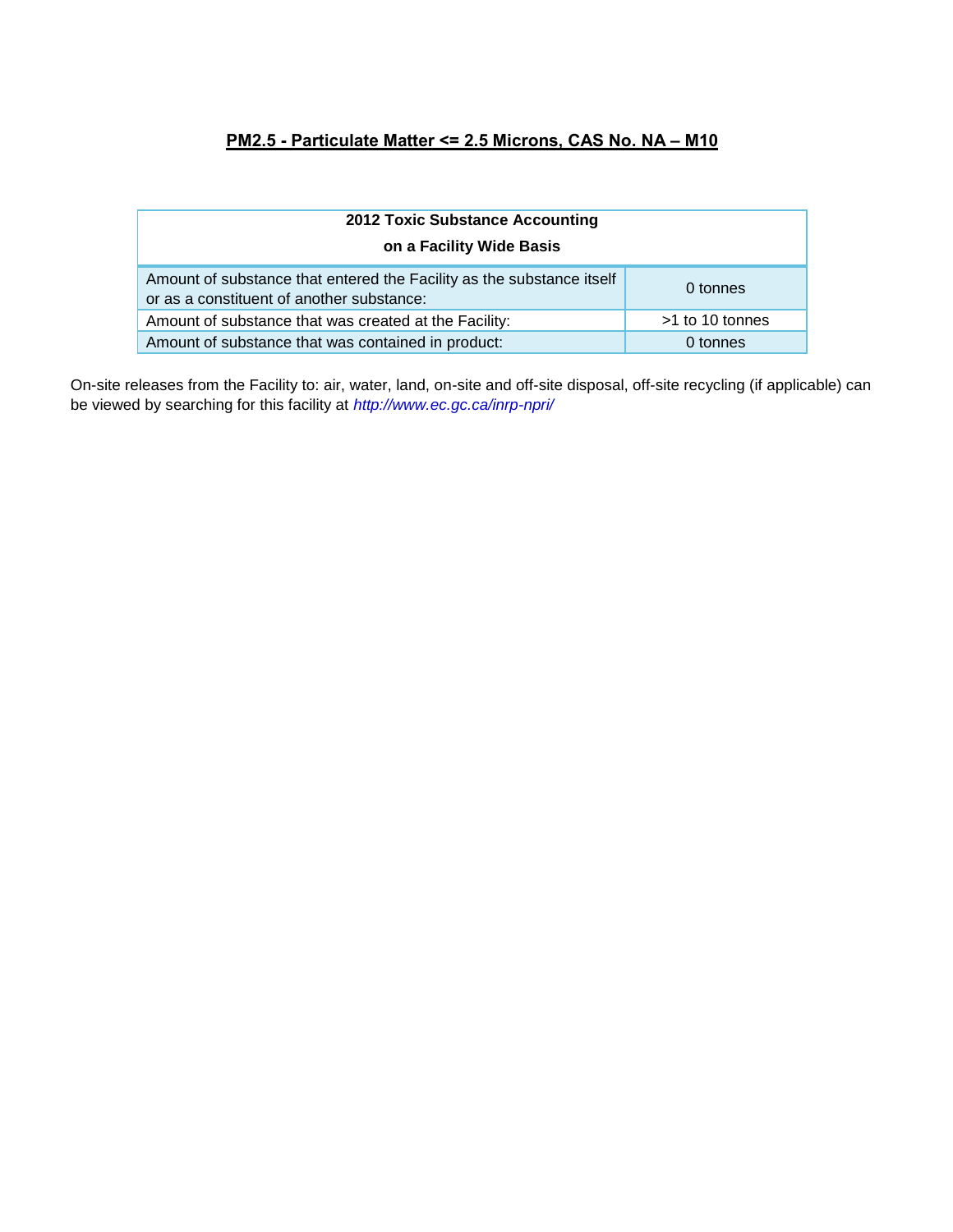# **Certification Statements**

The certification statements from the highest ranking employee at the Facility and Toxic Reduction Planner are provided on the following page.